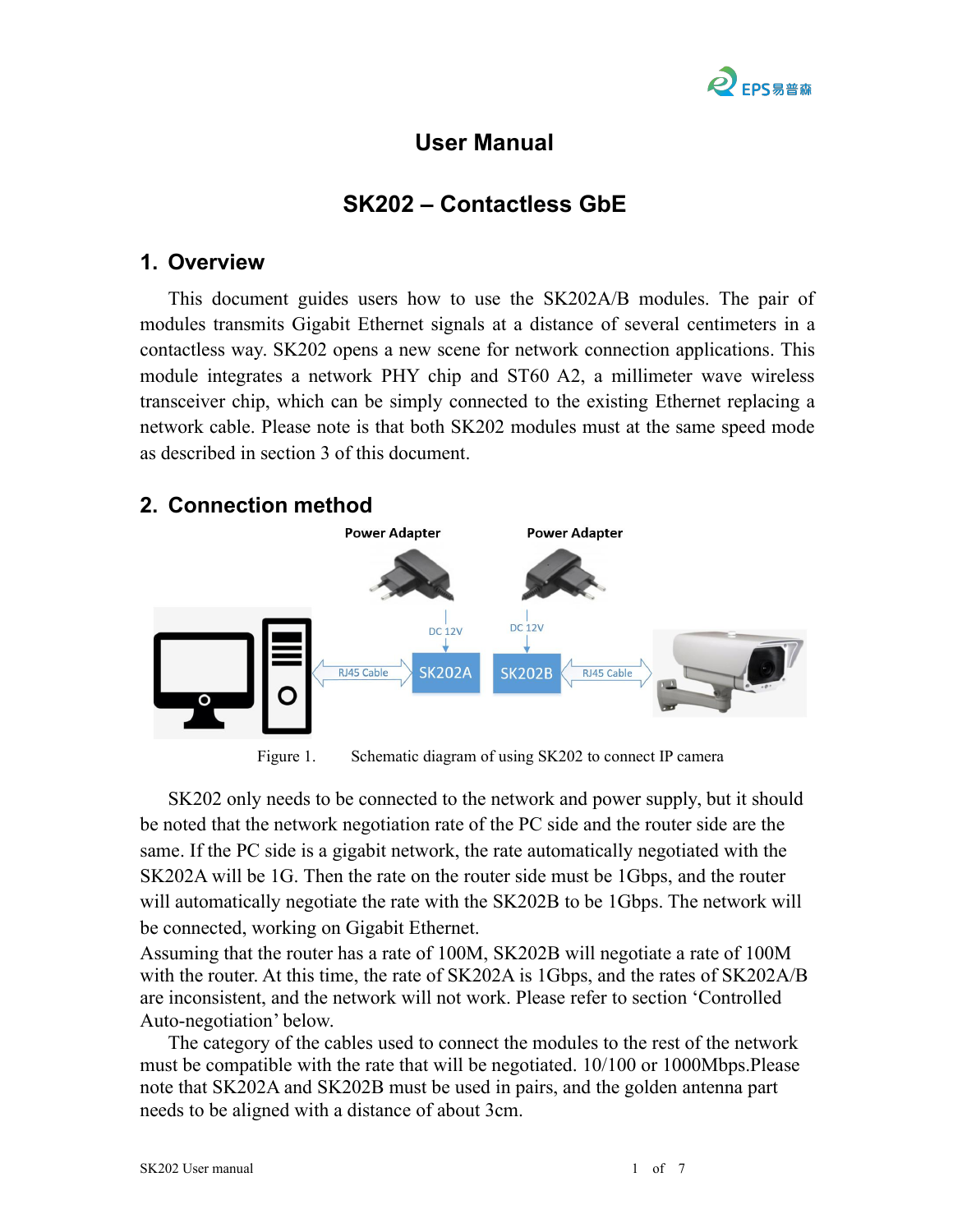



Figure 2. Physical picture of SK202 non-contact connector

### **3. Controlled Auto-negotiation**

The Network PHY chip embedded in the SK202 is set in Auto-negotiation mode and is able to support 10/100/1000Mbps. In order for the SK202A and SK202B to communicate they must operate at the same speed. The Green LED on the RJ45 connector of blinks when a 1Gbps communication is established between the local and the distant PHY. The Yellow LED blinks when the communication is at 100Mbps.The Green and Yellow LED all blinks when the communication is at 10Mbps.

The PHYs on the SK202 work independently and each one negotiates automatically with the device it is connected to. So two independent negotiations take place in parallel.

As a consequence, if the two devices, such as a laptop and a camera, advertise different maximum speeds, the two auto-negotiation results will differ.



Figure 3. Non controlled auto-negotiation may fail

**For the SK202 communication to establish correctly between devices advertising different maximum speed capabilities, the auto-negotiation of the**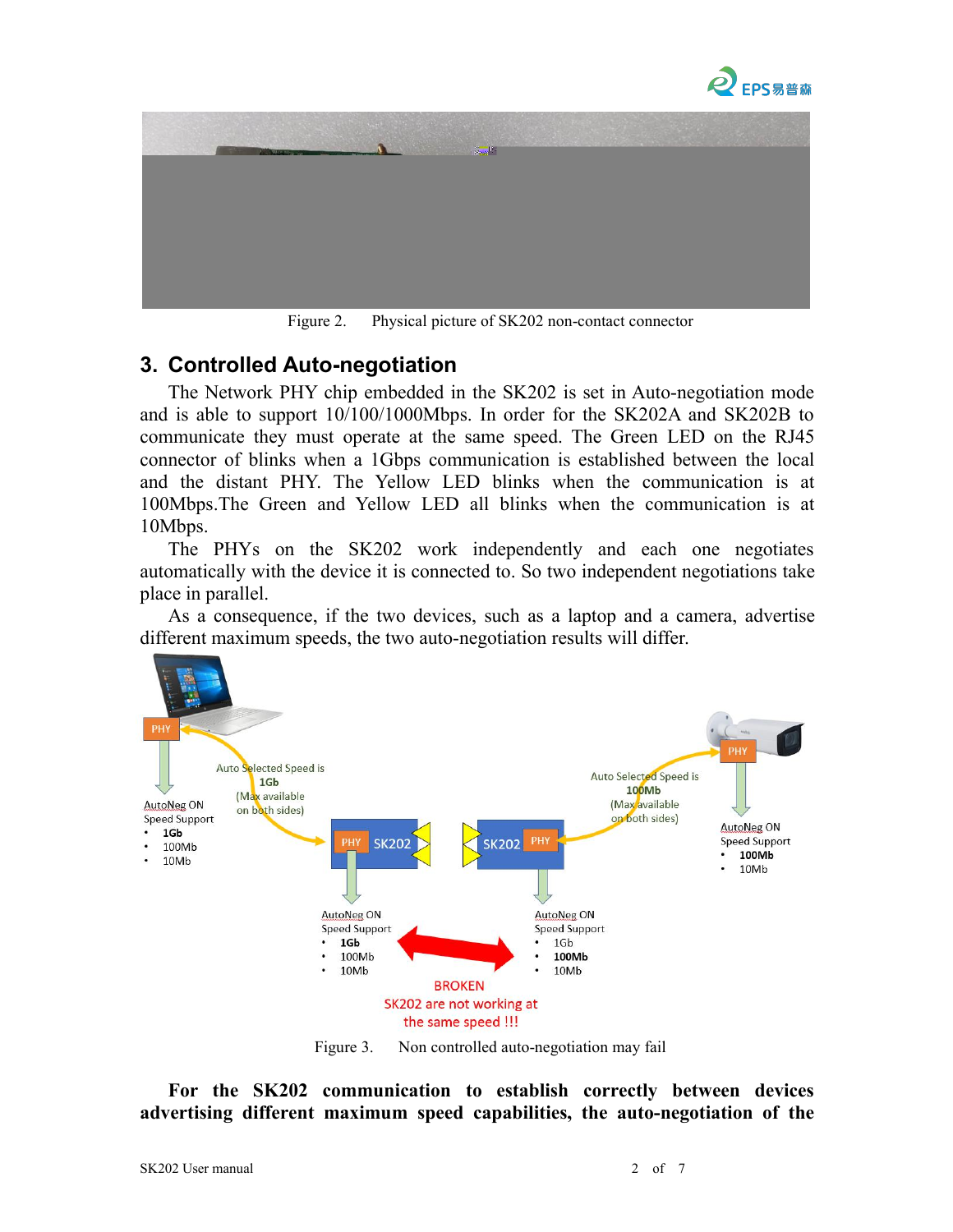

#### **fastest device has to be controlled.**

Thanks to the controlled auto-negotiation on the laptop, one can ensure the link with the SK202 will be set up at the same speed than the one between the second SK202 and the camera.



Figure 4. Controlled auto-negotiation is required when the 2 devices do not advertise the same maximum speed capability

Alternatively, one can introduce a switch operating at the same speed than the slowest device in order to ensure the auto-negotiation result will be the same on both sides.



Figure 5. Auto-negotiation result controlled using a switch.

## **4. Performance evaluation method**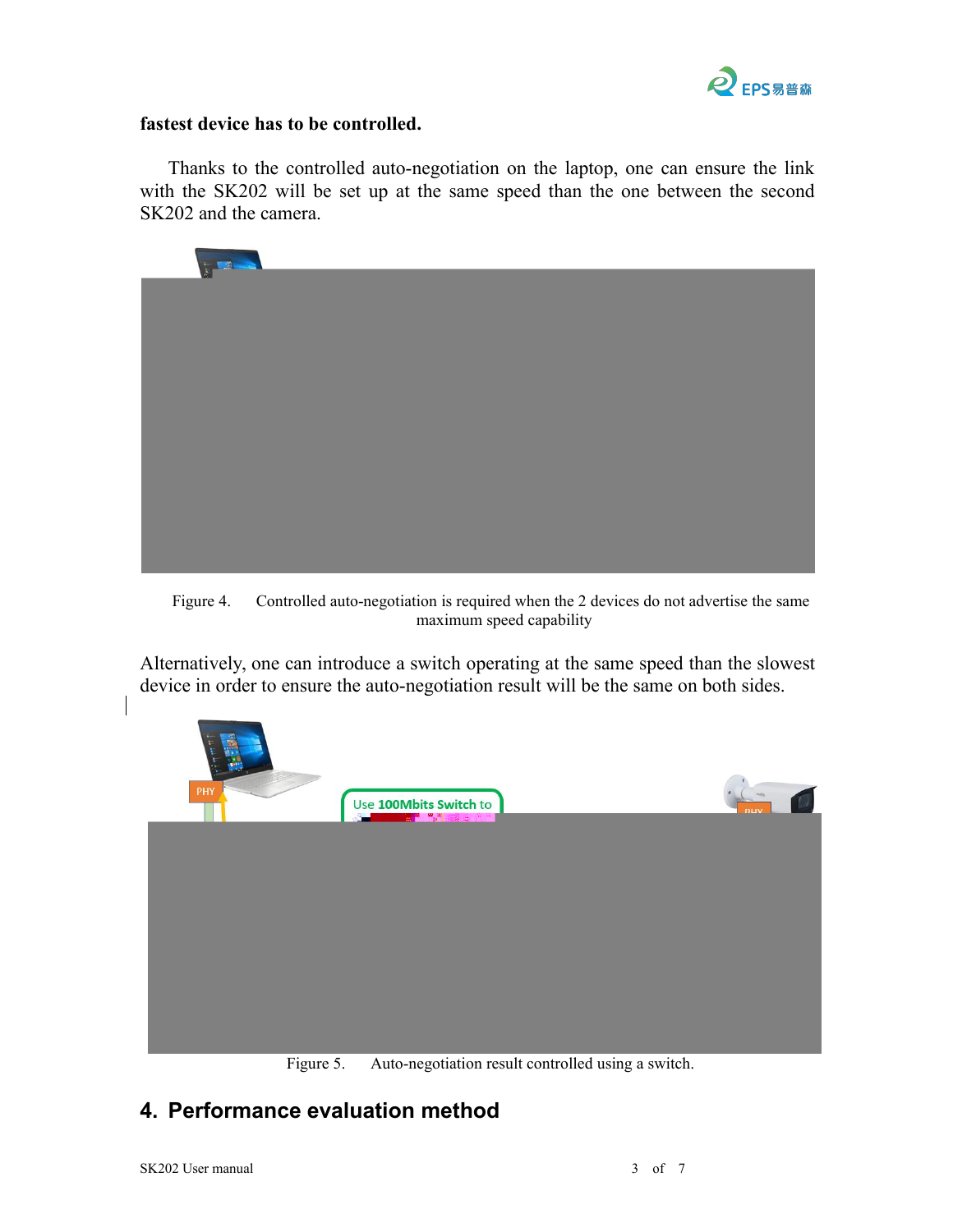

If you need to evaluate the impact of SK202 on network transmission, it is recommended to use a third-party tool IPERF3. Only need two network cable and two PCs to complete the test. You can download from the address as below:



Figure 6. Iperf3 test Schematic diagram with SK202

Refer to the figure 6 to connect to the network. The network adapters of two PCs need the same speed, such as Gigabit Ethernet controller. IP address of PC-A is set to 192.168.10.2, IP addressof PC-B is set to 192.168.10.3. Please use at least Cat5e-type cable for testing

PC-A as a server, run command: iperf3 --server

```
PC-B as client, run command: iperf3 --udp --bandwidth 1G --client
192.168.10.2 --time 100 --len 63k
```
IPERF3 will test 100 seconds through UDP protocol with 1G bandwidth, and there will be BER and jitter result output as the blow picture.

At server side:

```
. . . . . .
[ ID] Interval
                            Transfer
                                          Bandwidth
                                                                        Lost/Total Datagrams
                                                             Jitter
\begin{bmatrix} 5 \end{bmatrix}0.00-100.00 sec 0.00 Bytes 0.00 bits/sec 0.099 ms 0/184761 (0%)
  At client side:
```

```
[ ID] Interval
                                                   Jitter
                       Transfer
                                   Bandwidth
                                                             Lost/Total Datagrams
       0.00-100.00 sec 11.1 GBytes 954 Mbits/sec 0.099 ms 0/184761 (0%)
  41[ 4] Sent 184761 datagrams
```
iperf Done.

If you care about the output of iperf3 test, a comparison test is necessary. You can change the SK202 modules to a RJ45 connector to directly connect two PCs, and use the same command for comparison test.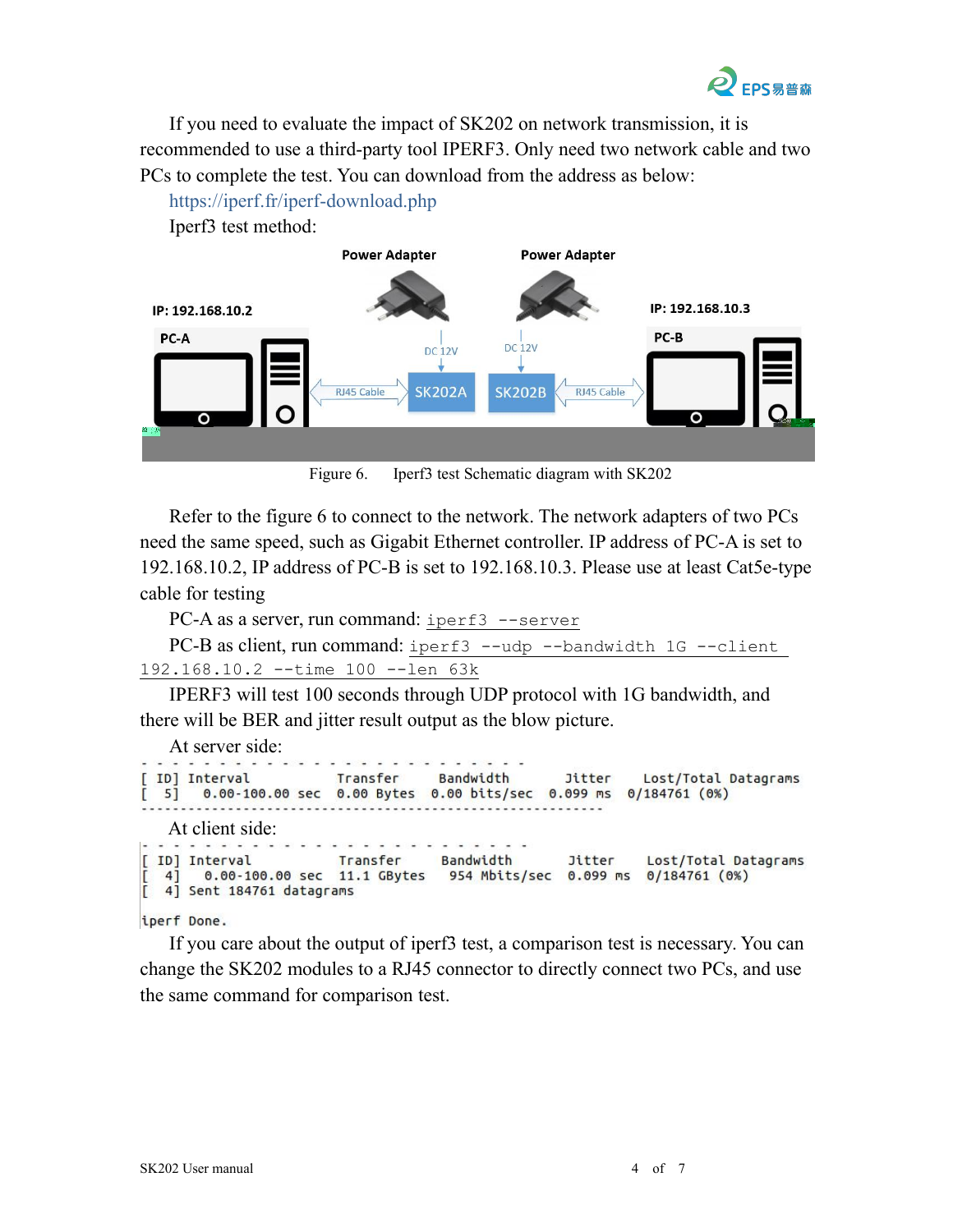

Figure 7. Iperf3 test Schematic diagram with RJ45 cable

#### **5. Environment constraints**

For the RF waves to propagate correctly from one module to the other, care must be taken not to introduce any metallic obstacle in a Keep Out Area (KOA), in green on the figures below. This KOA is a parallelepiped of 22 mm width and 9 mm height. The length being the distance between the antennae, usually 30 mm.

Moreover, a Safe Area has been defined, in orange on the figures below. The elements present in this area may have an impact on the millimeter waves propagation.

This Safe Area is a parallelepiped of 60 mm width and height. The length being the distance between the antennae, usually 20 mm.

In case an electronic component, a metal part, a fastener, a screw, some metal paint or any sort of reflective surface resides in this volume, its impact must be analyzed.



Figure 8. Keep Out Area (Green) and Safe Area (Orange)

In case a metallic casing is to be used around the modules, it is mandatory to insert an opening for the millimeter waves to propagate. This opening may be filled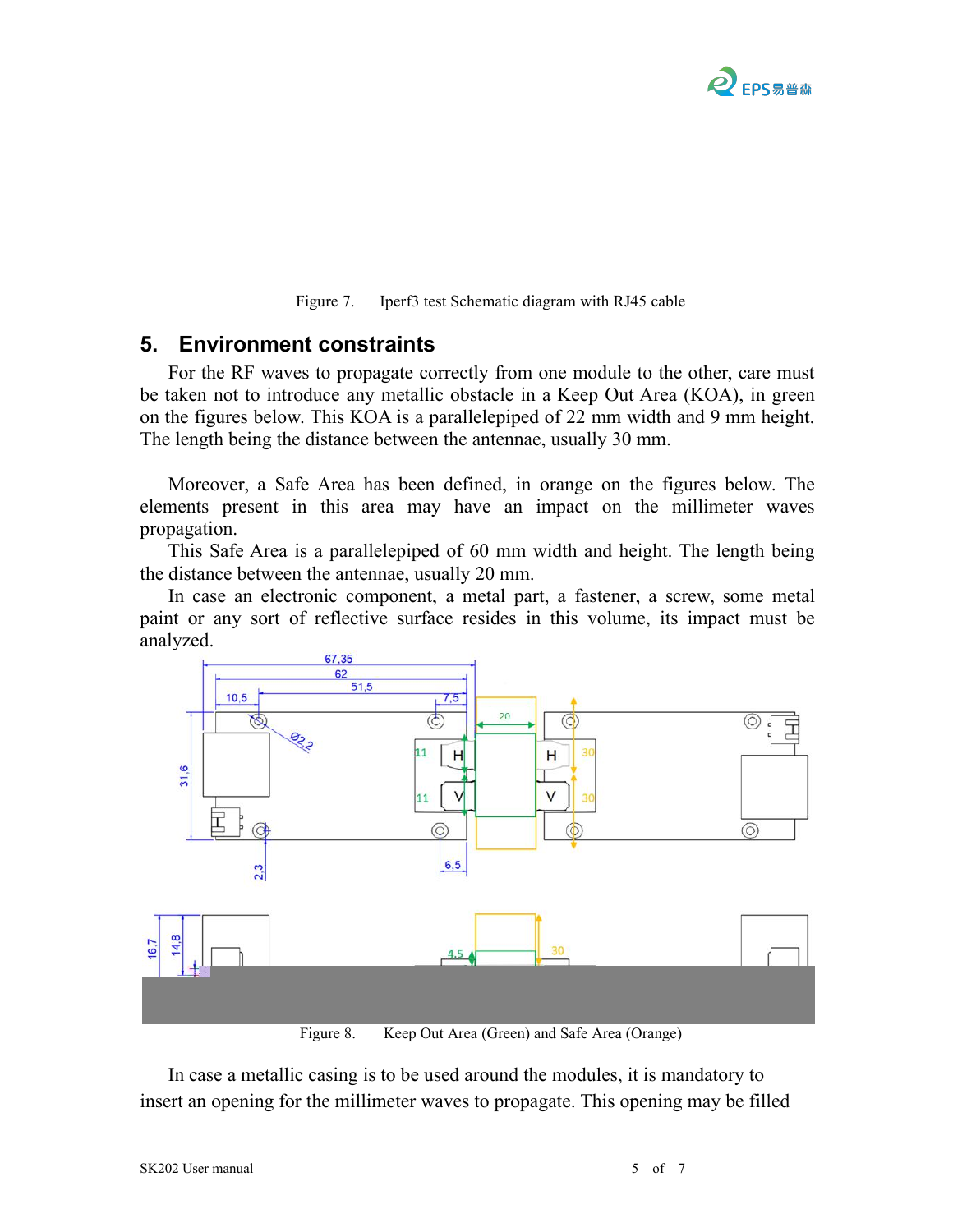

with ABS or other microwave insensitive materials to maintain water tightness. This opening should follow these guidelines:

- The casing must be placed at around 2.7mm from the PCB to ensure a free space of 0.8mm between the Horn antennae body and the ABS housing.
- The opening should be minimum 22 mm long and 9 mm wide, centered on the 2 antennae, but it can be enlarged.
- Should the casing be placed further than 2.7mm from the PCB, the opening dimensions will have to be adjusted to prevent reflections.

This is summarized in the figure below:



Figure 9. Openning in a metallic housing

### **6. Characteristics**

Recommended operating conditions and electrical characteristics

| $\circ$        |                                                         |                |         |                |                      |  |  |  |
|----------------|---------------------------------------------------------|----------------|---------|----------------|----------------------|--|--|--|
| Symbol         | Description                                             | Minimu<br>m    | Typical | Maximum        | Unit                 |  |  |  |
| $\rm V_{IN}$   | Power supply                                            | 4.4            | 12      | 16             | $\rm V$              |  |  |  |
| $C_{IN}$       | Input current( $*)$                                     |                | 50      | 80             | mA                   |  |  |  |
| $\mathbf{P}$   | Total Power consumption                                 |                | 0.6     | $\blacksquare$ | W                    |  |  |  |
| $T_A$          | <b>Ambient Operating</b><br>Temperature, for SK202AC/BC | $\overline{0}$ |         | 70             | $\mathrm{C}^{\circ}$ |  |  |  |
| $T_A$          | <b>Ambient Operating</b><br>Temperature, for SK202AI/BI | $-40$          |         | 85             | $\int_0^\infty$      |  |  |  |
| T <sub>J</sub> | <b>Maximum Junction</b><br>Temperature                  |                |         | 125            | $\int_{0}^{\infty}$  |  |  |  |
| <b>TSTG</b>    | <b>Storage Temperature</b>                              | $-40$          |         | 105            | $\mathrm{C}$         |  |  |  |
| $L_{C1}$       | Working distance at $50^{\circ}$ C, for<br>SK202AC/BC   | 1.0            | 2.0     | 4.5            | cm                   |  |  |  |
| $L_{C2}$       | Working distance at $0^{\circ}$ C, for                  | 1.0            | 2.0     | 5.5            | cm                   |  |  |  |